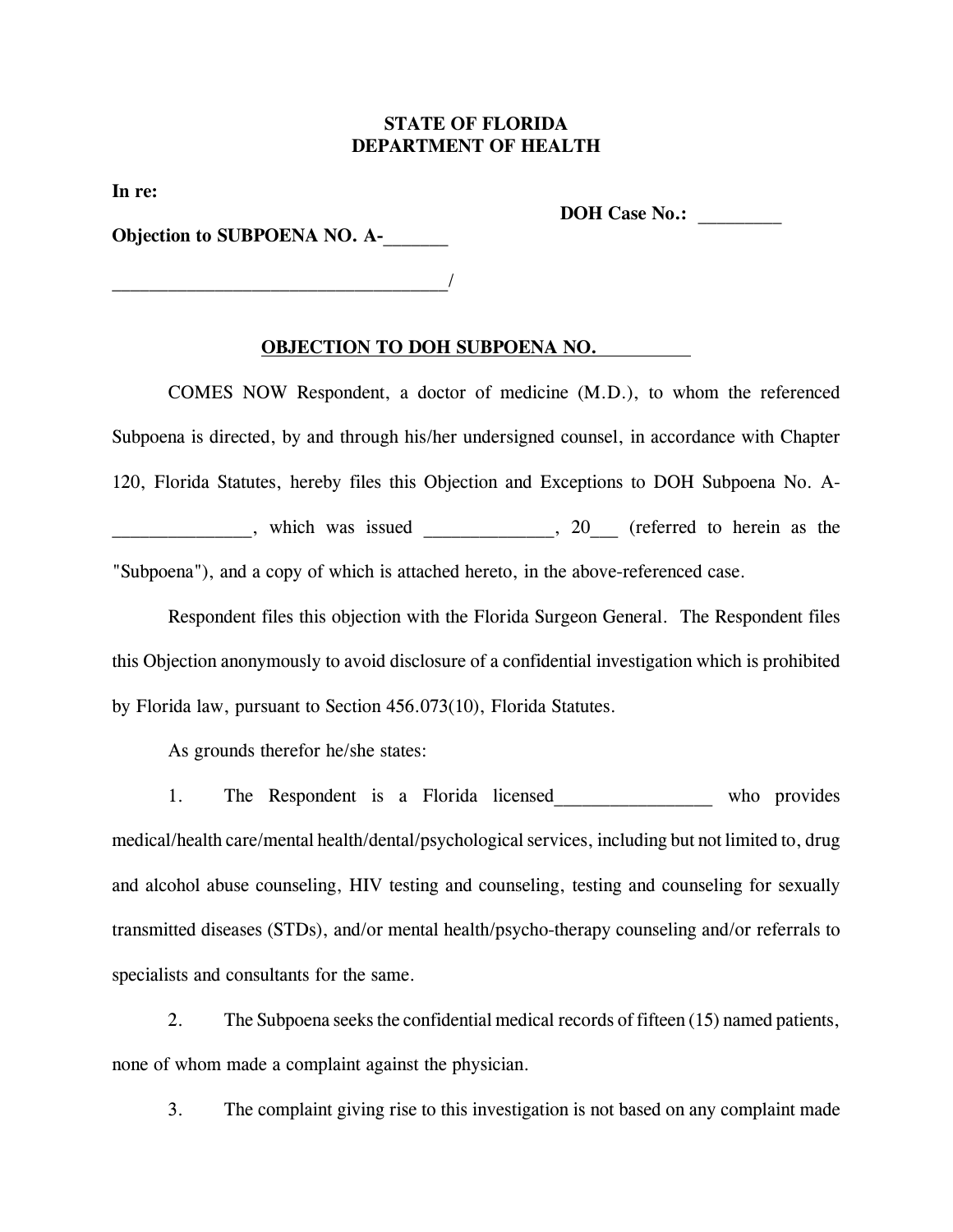by or on behalf of any patient. In fact, all of the Respondent's patients or former patients are very satisfied with the medical care they have received from this Respondent.

4. Respondent hereby objects as further stated below.

5. The Petitioner Department of Health seeks to obtain the private, personal, confidential medical records of fifteen (15) different patients. Yet the Department of Health has not received or furnished any signed authorization from any patient to obtain or receive a copy of the patient's medical record.

6. The underlying documents allegedly supporting the Subpoena indicate that the investigator attempted to obtain signed patient releases to obtain their medical records but "met with negative results."

7. The patients whose records are sought have been contacted by the Respondent and they have stated that they do not authorize the release of their records and information on them and they object to its release or use by the Department of Health.

8. The Subpoena shows on its face that it is being issued pursuant to Chapter 456, Florida Statutes, for the investigation of an alleged violation of Section 458.331, Florida Statutes.

9. The Respondent is not a Medicaid provider, has never signed any agreement agreeing to be in the Medicaid Program, and advises his patients in advance that he does not accept Medicaid. The Subpoena is not for records of Medicaid fraud. The Respondent physician has not billed or collected any fees from the Medicaid Program.

10. Furthermore, one patient whose record is requested (whose initials are "Y.Y.") is not even known to the Respondent and has never been treated by him/her. It is believed that the correct patient names are not being provided. This may lead to the release of the incorrect

-2-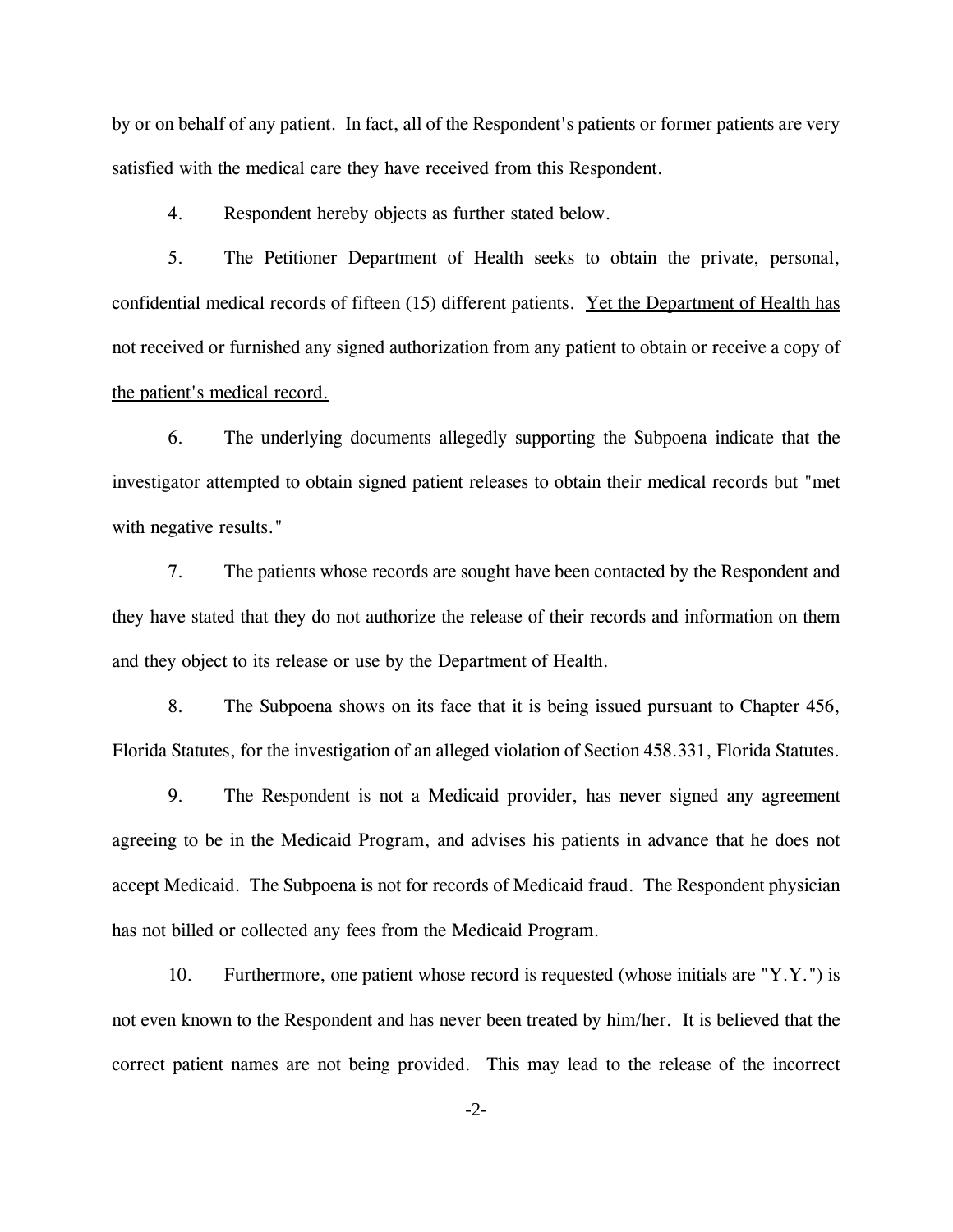patient's medical records.

11. As stated previously, Respondent contends that the underlying affidavit and other documents attached to the Subpoena show that there is no probable cause nor even a "reasonable cause" that any offense has been committed by the Respondent or that the medical records being sought contain any evidence of any violation of any law or rule.

12. The records requested include those that are considered to be "super-confidential" and may not be released absent a specific court order in accordance with Florida law, federal law, and Federal Regulations, including but not limited to 42 CFR Part 2, Florida Statutes, and the HIPAA Privacy Regulation. Federal Regulations and Federal Statutes prohibit the release of the information sought by the Subpoena, including 42 U.S.C. Sect. 290dd-2; 42 U.S.C. Sect. 9501(1)(H) & (2)(B); 42 C.F.R. Part 2; 45 C.F.R. Sects. 164.102, 164.501, 164.502(a), and 164.512. These federal laws and regulations override and pre-empt any state laws or regulations.

13. The Subpoena for fifteen (15) patients' medical records appears to be nothing more than a fishing expedition. It is overbroad and over-reaching on the part of the Department of Health.

14. The Respondent objects to the Subpoena because Respondent believes that the Subpoena may not have been lawfully issued and that the order is not proper. The Respondent objects on the following grounds, pursuant to Section 120.569(2)(k)1, Florida Statutes:

> a. That the Subpoena was not lawfully issued (including that the Subpoena was not based on reliable evidence of reasonable cause or that the complaint made initiating the investigation is not legally sufficient, as is required by Section 456.073(1), Florida Statutes).

> > -3-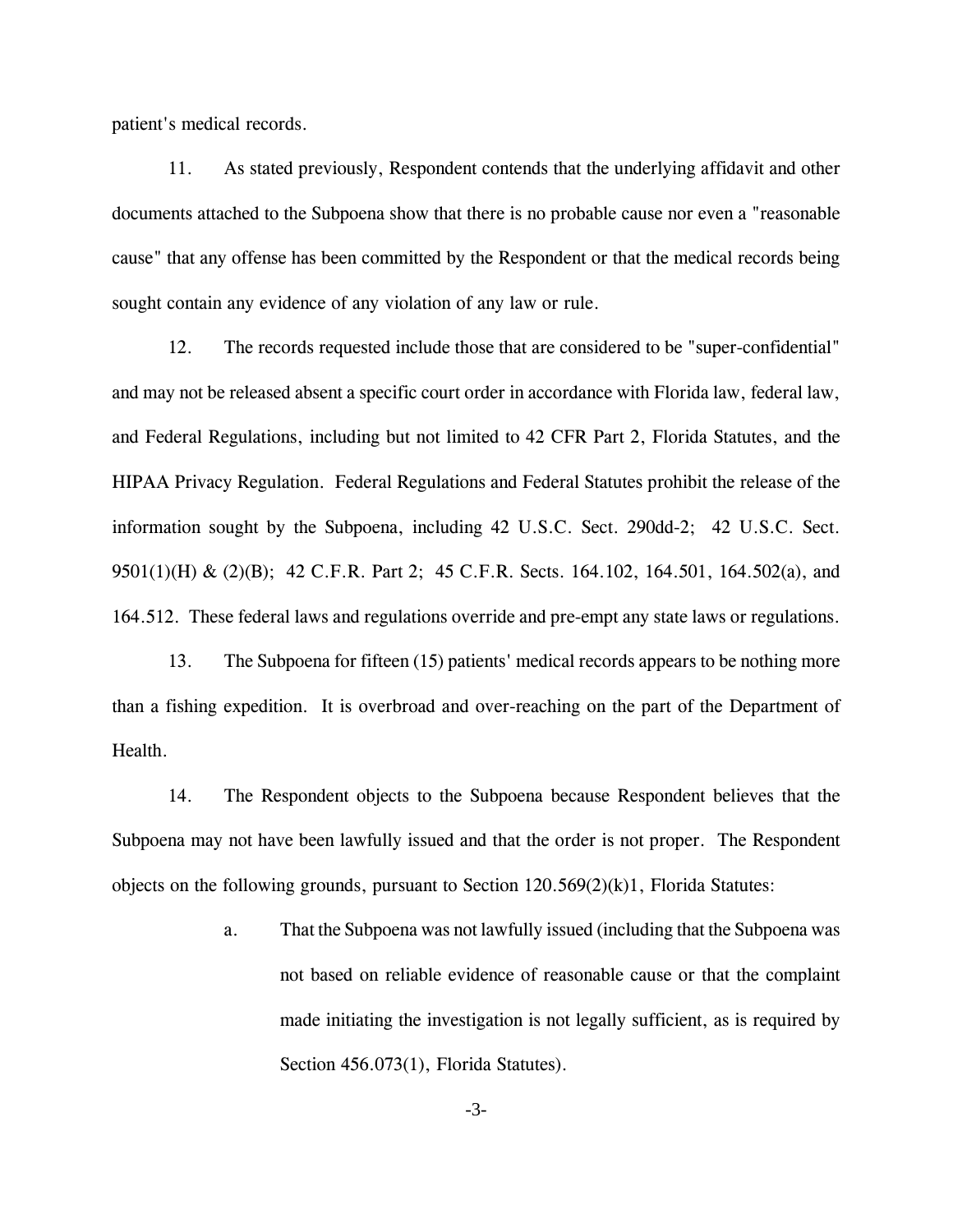- b. That it is unreasonably broad in scope; and
- c. That the Subpoena requires the production of irrelevant material.

**WHEREFORE**, the Respondent objects to the Subpoena.

## **CERTIFICATE OF SERVICE**

**I HEREBY CERTIFY** that a copy of the foregoing was filed and served as follows:

Filed via telefax (with original following via certified mail, return receipt requested), to:

Agency Clerk c/o General Counsel Department of Health **Mailing address:** 4052 Bald Cypress Way, Bin #A02 Tallahassee, Florida 32399-1703 **Physical address:** 2585 Merchants Row Boulevard Tallahassee, Florida 32399 Telephone: (850) 245-4005 Telefax: (850) 410-1448

with a copy served via telefax (with original following U.S. mail, postage prepaid), to:

ZZZZ Investigator Department of Health Prosecution Services Unit

\_\_\_\_\_\_, Florida \_\_\_\_\_\_\_\_\_

this day of 20 and 20